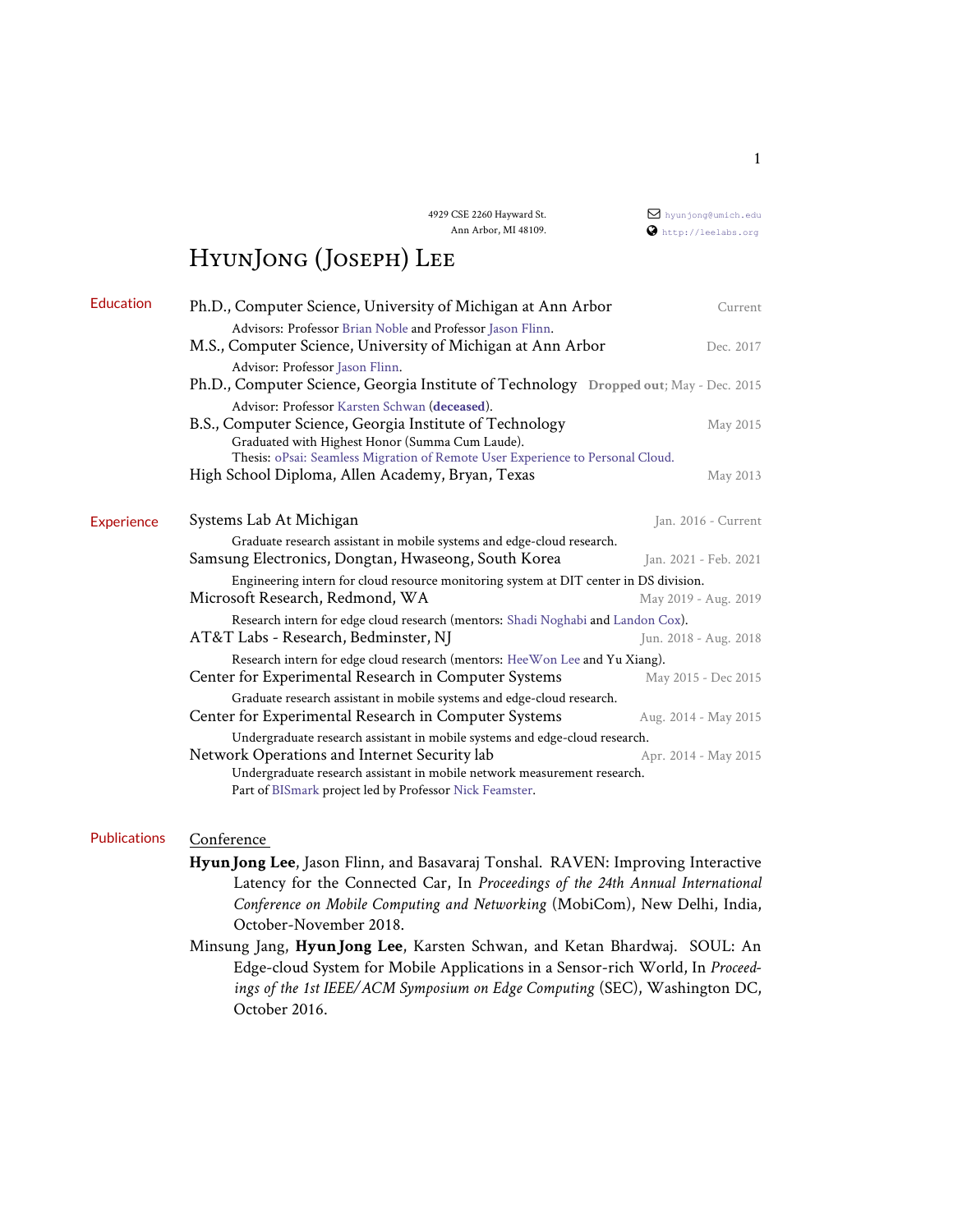### Workshop

- William Agnew, **HyunJong Lee**, Minsung Jang, Ada Gavrilovska, and Karsten Schwan. Reducing Mobile Throttling from Temperature by Offloading Apps, *Tiny Transactions on Computer Science* (TinyTOCS), Vol 4, 2015.
- Minsung Jang, **HyunJong Lee**, Ketan Bhardwaj, and Karsten Schwan. vSensor: Toward Sensor-rich Mobile Applications, *Sensors to Cloud Architectures Workshop* (SCAW), held in conjunction with HPCA-21, San Francisco, California, February 2015.

### Poster/Demo

- **HyunJong Lee**, HeeWon Lee, Moo-Ryong Ra, Yu Xiang, and Jason Flinn. Poster: Accelerating Applications in the Fast-moving Devices with Proactive Provisioning, In *Proceedings of the 17th ACM International Conference on Mobile Systems, Applications, and Services* (MobiSys), Seoul, South Korea, June 2019.
- **HyunJong Lee** and Jason Flinn. Poster: Redundancy Aided Vehicular Networking, In *Proceedings of the 15th ACM International Conference on Mobile Systems, Applications, and Services* (MobiSys), Niagara Falls, NY, June 2017.
- **HyunJong Lee** and Jason Flinn. Poster: Reducing Tail Response Time of Vehicular Applications, In *Proceedings of the 1st IEEE/ACM Symposium on Edge Computing* (SEC), Washington DC, October 2016.
- **HyunJong Lee**, Minsung Jang,William Agnew, Karsten Schwan, and Ada Gavrilovska. TeSLA: Thermal Service Level Agreement for Mobile Devices, *The 17th Workshop on Mobile Computing Systems and Applications* (HotMobile), St. Augustine, Florida, February 2016.

| <b>Talks</b> | RAVEN: Improving Interactive Latency for the Connected Car          |           |
|--------------|---------------------------------------------------------------------|-----------|
|              | Mobility and Networking Research group, Microsoft, Redmond, WA.     | Aug. 2019 |
|              | MobiCom'18, New Delhi, India.                                       | Oct. 2018 |
|              | Systems Reading Group, Ann Arbor, MI.                               | Sep. 2018 |
|              | Mobile Systems from Energy, Apps, and Sensors Perspective           |           |
|              | Efficient Computing group, Rice University, Houston, TX.            | Oct. 2015 |
| Professional | Technical Program Committee, ACM SMS workshop at MobiSys            | 2021      |
| Service      | Technical Program Committee, ACM S <sup>3</sup> workshop at MobiCom | 2019      |
|              | Shadow Program Committee, ACM Internet Measurement Conference (IMC) | 2019      |
| Teaching.    | Teaching                                                            |           |

| Mentoring | University of Michigan, Ann Arbor, Michigan<br>Jan. 2018 - May 2018                         |
|-----------|---------------------------------------------------------------------------------------------|
|           | Graduate student instructor for Advanced Computer Networks (EECS 589) course taught by Pro- |
|           | fessor Peter Honeyman for Winter 2019 term (evaluation: 4.8/5.0).                           |